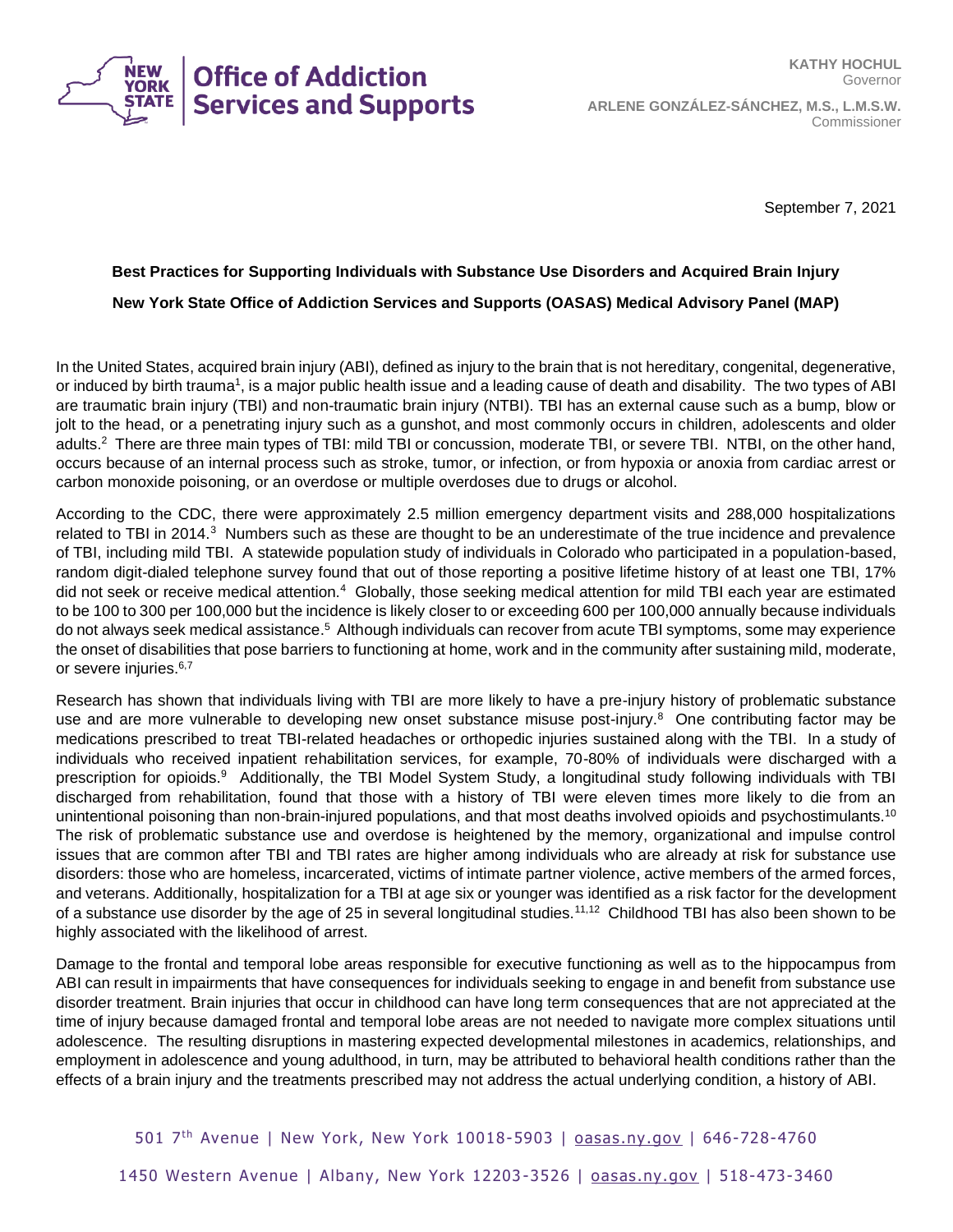Taken together, these findings highlight the importance of adopting a brain injury informed approach to individuals seeking substance use disorder treatment. The recognition that difficulty engaging in substance use disorder treatment may be rooted in an individual's history of ABI is an important first step in understanding how to provide person-centered treatment. Examples of behaviors exhibited in substance use disorder treatment by individuals with a history of ABI and their causes include:

- Demonstrating little or no recall of group or individual therapy topics and/or missing appointments due to memory problems associated with retaining new information;
- Appearing to lack motivation or interest in treatment that is due to difficulty with attention or concentration;
- Becoming easily frustrated, irritated, or angry because of language issues in both decoding and comprehending what is being heard or read and, for some, organizing thoughts, ideas and opinions and sharing them verbally or in writing;
- Giving lengthy, off-topic answers to questions, interrupting others, and generally lacking awareness of verbal and non-verbal cues due to inability to appreciate how cognitive limitations impact daily life, and how to anticipate and compensate for these limitations in their activities and relationships.

To enhance engagement with and benefit from substance use disorder treatment services, the OASAS MAP issues the following recommendations to treatment providers who may encounter individuals with a history of ABI:

- Become brain injury informed by offering education, training, and resources to all clinical staff on approaches to and supports for individuals living with a history of ABI.
- Screen all participants who enter substance use disorder treatment for a history of ABI using evidence-based screening instruments.<sup>13</sup>
- Consider and mitigate the "cognitive load" that some psychosocial interventions require by examining what treatment approaches expect in terms of learning of new facts, rules, and routines.<sup>14</sup>
- Consider environmental cues and individualized accommodations and strategies such as for those identified as or suspected of having a history of ABI such as:
	- $\circ$  Graphic organizers to structure group discussions<sup>15,16</sup>
	- o Smaller group review sessions of larger group messages
- Expanded use of Medication for Addiction Treatment (MAT) because the barriers that reduce treatment access in the general population are likely further compounded by injury-related factors among those with TBI.<sup>17</sup>
- Consider a referral to, or consultation with, a rehabilitation professional who addresses cognitive and functional skills, such as an occupational therapist or a speech therapist who specializes in cognitive-linguistic challenges.<sup>18</sup>

## **References:**

- 1. <https://www.biausa.org/brain-injury/about-brain-injury/basics/overview>
- 2. [https://www.cdc.gov/traumaticbraininjury/get\\_the\\_facts.html](https://www.cdc.gov/traumaticbraininjury/get_the_facts.html)
- 3. [https://www.cdc.gov/traumaticbraininjury/pdf/TBI-Surveillance-Report-FINAL\\_508.pdf](https://www.cdc.gov/traumaticbraininjury/pdf/TBI-Surveillance-Report-FINAL_508.pdf)
- 4. Whiteneck GG, Cuthbert JP, Corrigan JD, et al. Prevalence of self-reported lifetime history of traumatic brain injury and associated disability: a statewide population-based survey. *J Head Trauma Rehabil.* 2016; 31:E55-62.
- 5. Gardner RC, Yaffe K. Epidemiology of mild traumatic brain injury and neurodegenerative disease. *Mol Cell Neurosci*. 2015; 66(Pt B):75-80.
- 6. McMahon P, Hricik A, Yue JK, Puccio AM, Inoue T, Lingsma HF, Beers SR, Gordon WA, Valadka AB, Manley GT, Okonkwo DO; TRACK-TBI Investigators. Symptomatology and functional outcome in mild traumatic brain injury: results from the prospective TRACK-TBI study. *J Neurotrauma*. 2014; 31:26-33.
- 7. Stocchetti N, Zanier ER. Chronic impact of traumatic brain injury on outcome and quality of life: a narrative review. *Crit Care*. 2016; 20:148.
- 8. Corrigan JD, Mysiw WJ. "Substance Abuse among persons with TBI. In: Zasler ND, Katz DI, Zafonte RD, Arciniegas DB, Bullock MR, Kreutzer JS, eds. *Brain Injury Medicine, 2nd Edition: Principles and Practice.* New York*:* Demos Medical Publishing; 2012
- 9. Hammond FM, Barrett RS, et al. Psychotropic medication use during inpatient rehabilitation for traumatic brain injury. *Arch Phys Med Rehabil*. 2015; 96:S256-3.e14

501 7<sup>th</sup> Avenue | New York, New York 10018-5903 | [oasas.ny.gov](http://www.oasas.ny.gov/) | 646-728-4760

1450 Western Avenue | Albany, New York 12203 -3526 | [oasas.ny.gov](http://www.oasas.ny.gov/) | 518-473-3460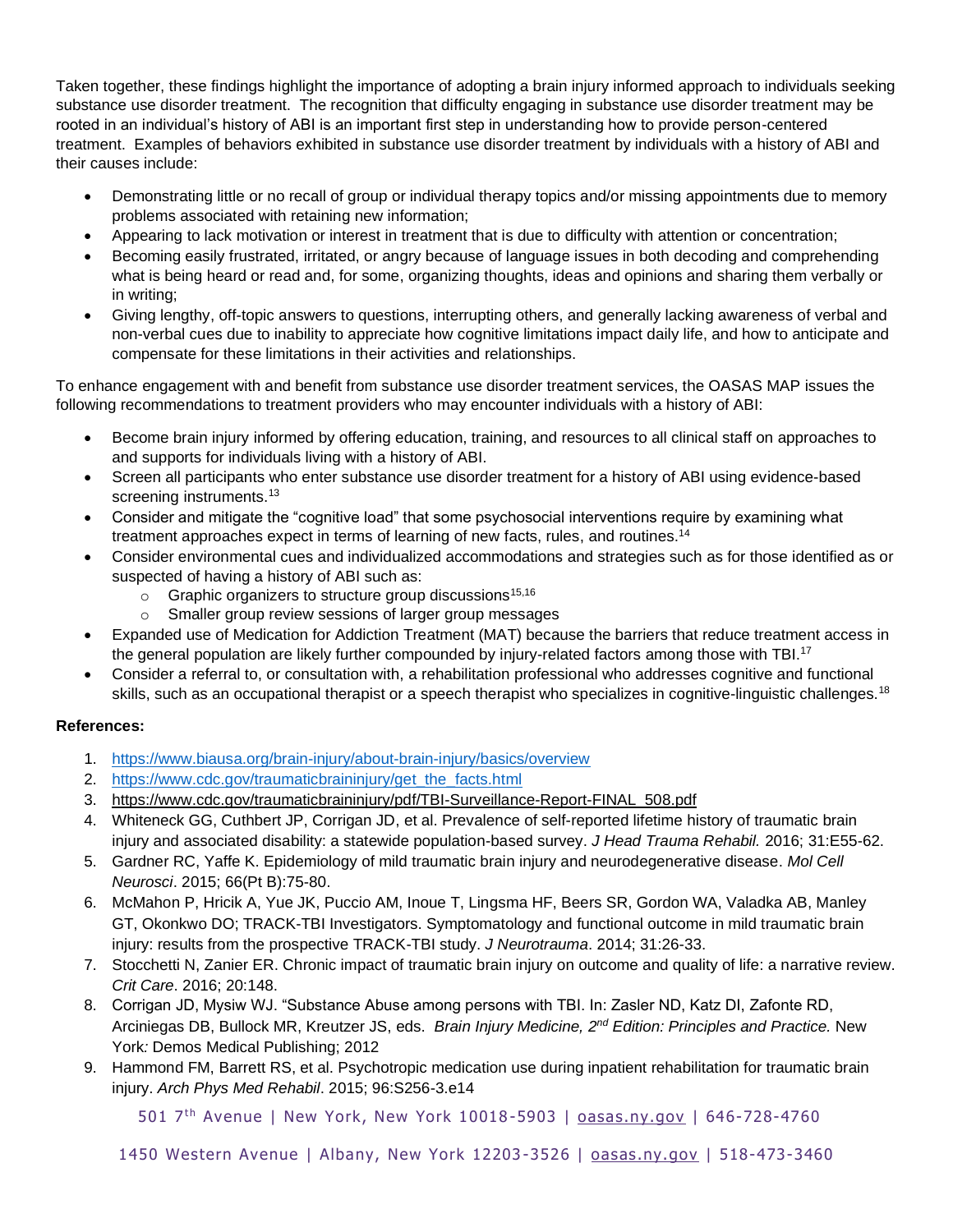- 10. Hammond FM, Ketchum J, Dams-O'Connor K et al. Mortality secondary to unintentional poisoning after inpatient rehabilitation among individuals with moderate to severe traumatic brain injury. *J Neurotrauma*. 2020; 37:2507- 2516
- 11. McKinlay A, Corrigan J, Horwood LJ, et al. Substance abuse and criminal activities following traumatic brain injury in childhood, adolescence, and early adulthood. *J Head Trauma Rehabil*. 2014; 29:498-506.
- 12. Kennedy E, Heron J, Munafò M. Substance use, criminal behaviour and psychiatric symptoms following childhood traumatic brain injury: findings from the ALSPAC cohort. *Eur Child Adolesc Psychiatry*. 2017; 26:1197-1206
- 13. McKinlay A, Corrigan JD, Bogner JA, Horwood LJ. Obtaining a History of Childhood Traumatic Brain Injury Using the Ohio State University TBI Identification Method to Elicit Adult Recall. *J Head Trauma Rehabil.* 2017; 32:E24- E28
- 14. Brown J, Harr D. Perceptions of traumatic brain injury (TBI) among professionals providing drug and alcohol addiction Treatment. *J Neurol Neuromed.* 2019; 4:1-14
- 15. *Accommodating the Symptoms of TBI*, 2013. Ohio Valley Center for Brain Injury Prevention and Rehabilitation. <https://heller.brandeis.edu/ibh/pdfs/accommodating-tbi-booklet-1-14.pdf>
- 16. Adams RS, Corrigan JD. *Intersection Between Traumatic Brain Injury and Opioid Use Disorder, Recommendations for Substance Use Treatment Providers*, 2019. [https://heller.brandeis.edu/ibh/pdfs/inroads-tbi](https://heller.brandeis.edu/ibh/pdfs/inroads-tbi-oud-provider-4-1-2019-final.pdf)[oud-provider-4-1-2019-final.pdf](https://heller.brandeis.edu/ibh/pdfs/inroads-tbi-oud-provider-4-1-2019-final.pdf)
- 17. Adams RS, Corrigan JD, Dams-O'Connor K. Opioid use among individuals with traumatic brain injury: a perfect storm? *J Neurotrauma.* 2020; 37:211-216.
- 18. American Speech-Language-Hearing Association. *Traumatic Brain Injury in Adults* (Practice Portal). Retrieved August 11, 2021.<https://www.asha.org/practice-portal/clinical-topics/traumatic-brain-injury-in-adults/>

## **Additional Articles and Papers of Interest about Substance Use Disorders and Acquired Brain Injury**

- Center for Mental Health Services. Traumatic Brain Injury and Behavioral Health Treatment. Substance Abuse and Mental Health Services Administration, 2019. [https://www.nasmhpd.org/sites/default/files/TAC\\_Paper\\_6\\_508C\\_1.pdf](https://www.nasmhpd.org/sites/default/files/TAC_Paper_6_508C_1.pdf)
- Corrigan JD, Hammond FM. Traumatic brain injury as a chronic health condition. *Arch Phys Med Rehabil*. 2013; 94:1199-1201.
- Forslund MV, Perrin PB, Røe C, et al. Global outcome trajectories up to 10 years after moderate to severe traumatic brain injury. *Front Neurol*. 2019; 10: Article 219.
- Harrison-Felix C, Pretz C, Hammond FM, et al. Life expectancy after inpatient rehabilitation for traumatic brain injury in the United States. *J Neurotrauma*. 2015; 32:1893-1901.
- Kumar RG, Ornstein KA, Corrigan JD, et al. Association between traumatic brain injury, prescription opioid use, and chronic pain: a nationally representative study. *J Neurotrauma*. 2021 Mar 11. doi: 10.1089/neu.2020.7496. Epub ahead of print.
- Leo P, McCrea M. Epidemiology. In: Laskowitz D, Grant G, editors. Translational Research in Traumatic Brain Injury. Boca Raton (FL): CRC Press/Taylor and Francis Group; 2016. Available from: <https://www.ncbi.nlm.nih.gov/books/NBK326730/>

## **Resources:**

- The [Brain](https://www.biausa.org/) Injury Association of America (BIAA) links callers from around the country with local resources. Brain [Injury Association of America | BIAA \(biausa.org\)](https://www.biausa.org/)
- Brain Injury Association of New York State (BIANYS) provides local and statewide resources for individuals living with brain injury, their families, and professionals. <https://bianys.org/>
- 501 7<sup>th</sup> Avenue | New York, New York 10018-5903 | **oasas.ny.gov | 646-728-4760** • The Brain Injury Research Center of Mount Sinai (BIRC-MS) offers comprehensive screening and assessment tools, treatment manuals, and instructional videos for patients, providers, and peer mentors, that address the